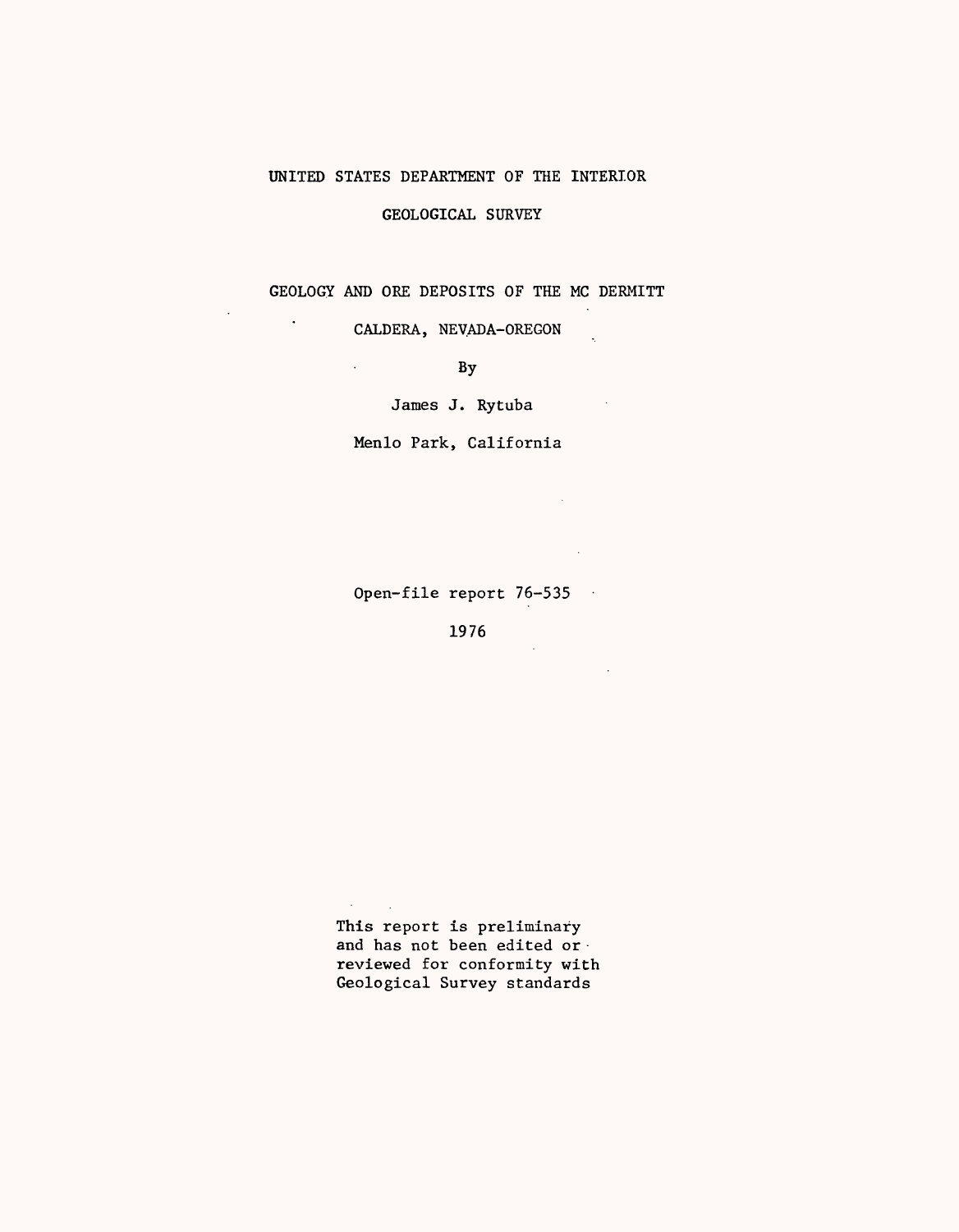### Geology and Ore Deposits of. the McDermitt

#### Caldera, Nevada-Oregon

By James J. Rytuba

Menlo Park, California

#### ABSTRACT

The McDermitt caldera is a Miocene collapse structure along the Nevada-Oregon border. The oval-shaped caldera is bounded by arcuate normal faults on the north and south and by rhyolite ring domes on the west.

Precollapse ash-flow tuffs exposed within the south caldera rim consist of three cooling units and are peralkaline in composition. Refractive indexes of nonhydrated glasses from basal vitrophyres of the units range from 1.493 to 1.503 and are typical of comendites. Postcollapse intracaldera rocks consist of tuffaceous lake sediments, rhyolite flows and domes, and ash-flow tuffs.

Within the caldera are the mercury mines of Bretz, Cordero, McDermitt, Opalite, and Ruja and the Moonlight uranium mine. The mercury mines are adjacent to ring fracture faults, and the uranium mine and other uranium occurrences are located within rhyolite ring domes. Fluid inclusions in quartz indicate a deposition temperature of 340°C for the uranium deposit and 200°C for the mercury deposits. The mercury deposits formed at shallow depth by replacement of lakebed sediments and volcanic rocks.

#### INTRODUCTION

The McDermitt caldera is a Miocene collapse structure along the Nevada-Oregon border approximately 200 miles (322 km) northeast of Reno, Nev. (fig. 1). It is oval shaped with a diameter of 28 miles (45 km) in a northerly direction and 22 miles (35 km) in an easterly direction.

 $\mathbf{1}$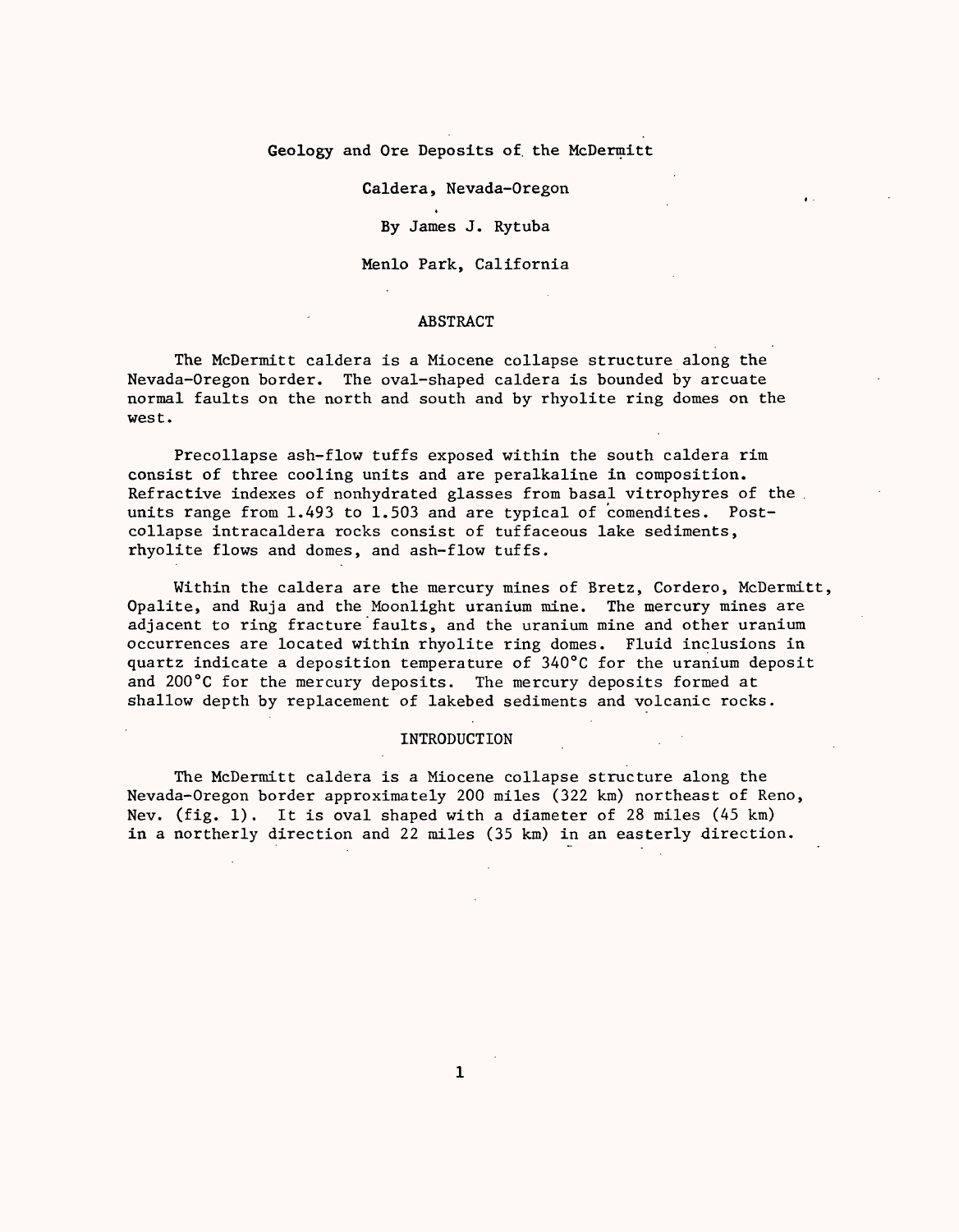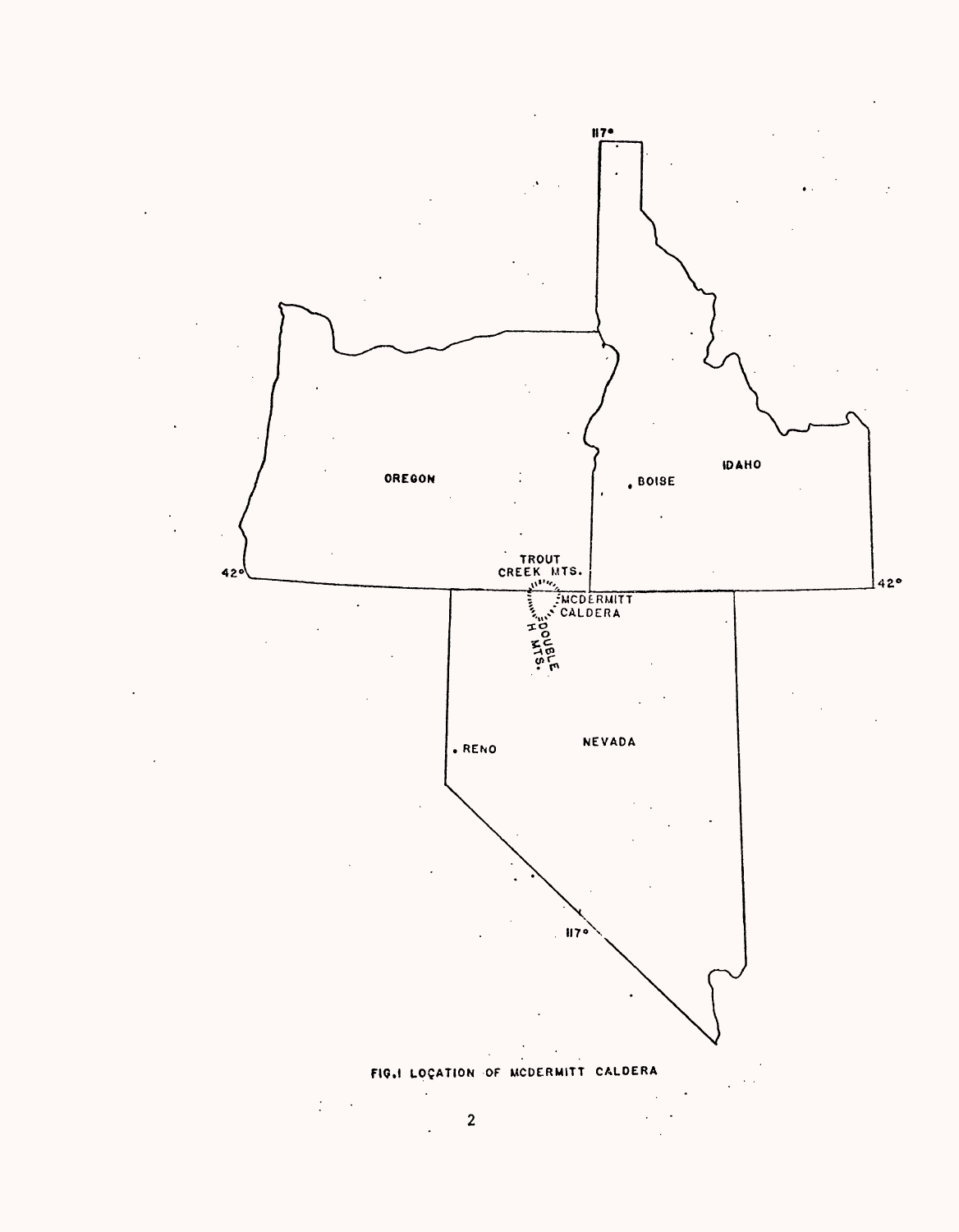#### CALDERA STRUCTURE

The northern margin of the caldera corresponds to the southeastern scarp of the Trout Creek Mountain (fig. 2). An arcuate fault zone located along the Trout Creek scarp was initially mapped by Yates (1942), and Walker and Repenning (1965) first recognized the zone as a portion o'f a caldera. The southern margin of the caldera is defined by the northern, easterly-trending scarp of the Double H Mountains (fig. 2). Several arcuate, normal faults are located along the scarp and have displacements of several hundereds of feet giving a total displacement of 2,000 feet (620 m) across the fault zone. The eastern caldera margin is modified by Basin and Range faults and is projected to extend along the western side of the Quinn River Valley. The western margin of the caldera is defined by several coalescing rhyolite domes that have been emplaced along a north-striking fault zone  $(fig. 2).$ 

A gravity map of the caldera (fig. 3) prepared by Donald Plouff shows a broad gravity low over the cladera, averaging 15 milligals, bordered by a gravity high on the east, south, and west. The center of the gravity gradients, shown as a dark hashed line in figure 3, corresponds closely to the mapped and inferred position of the caldera ring fracture zone. The gravity low is the result of less dense, caldera fill sediments and ashflow tuffs, and a silicic intrusive that occupies the magma chamber from which the ash-flow tuffs were erupted.

Within the caldera are several arcuate fault zones which may define one or more smaller calderas nested within the larger McDermitt caldera. The structure and geology of the smaller collapse features are at present uncertain.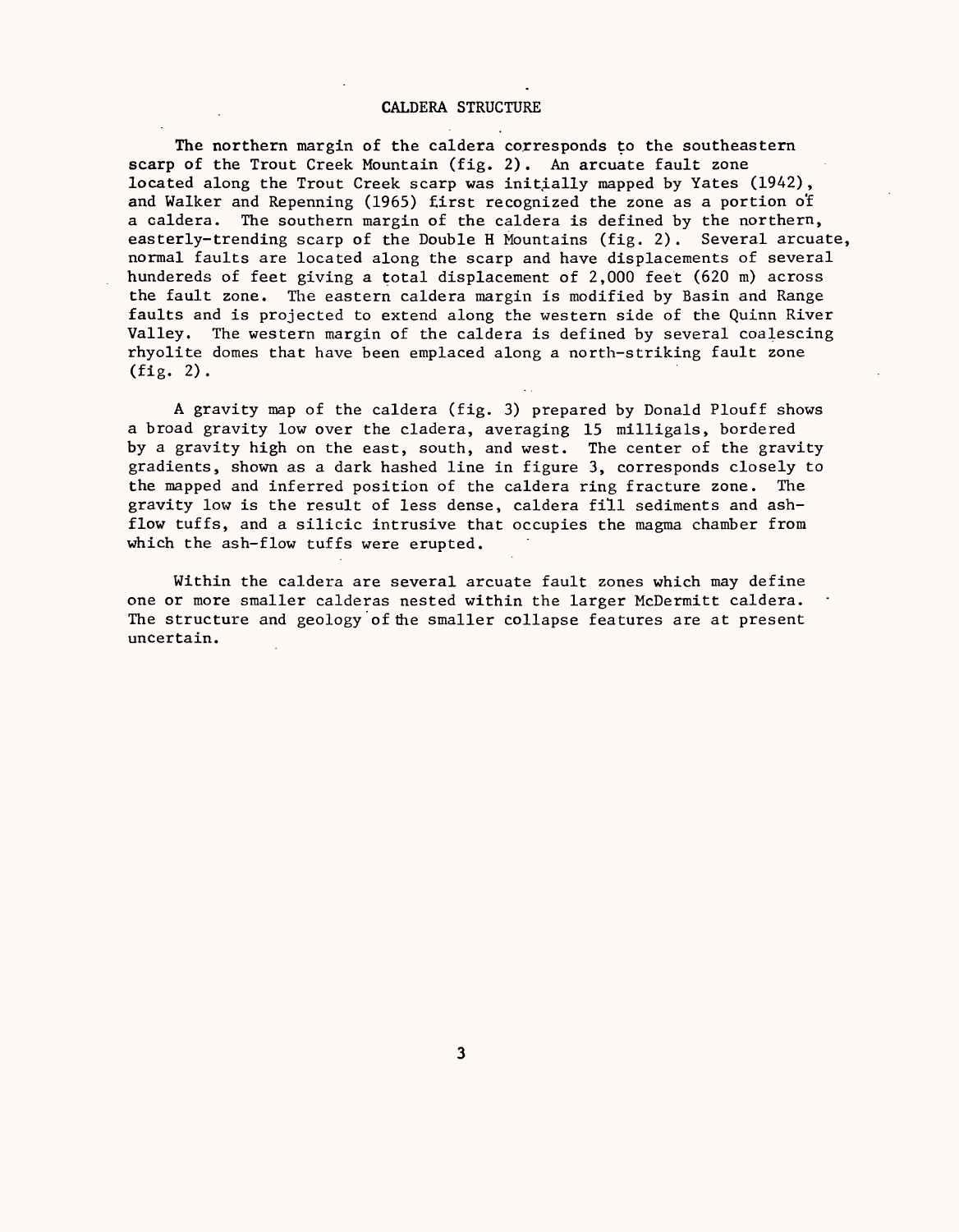

**FIG. 2 GEOLOGIC MAP OF MCDERMITT CALDERA**

4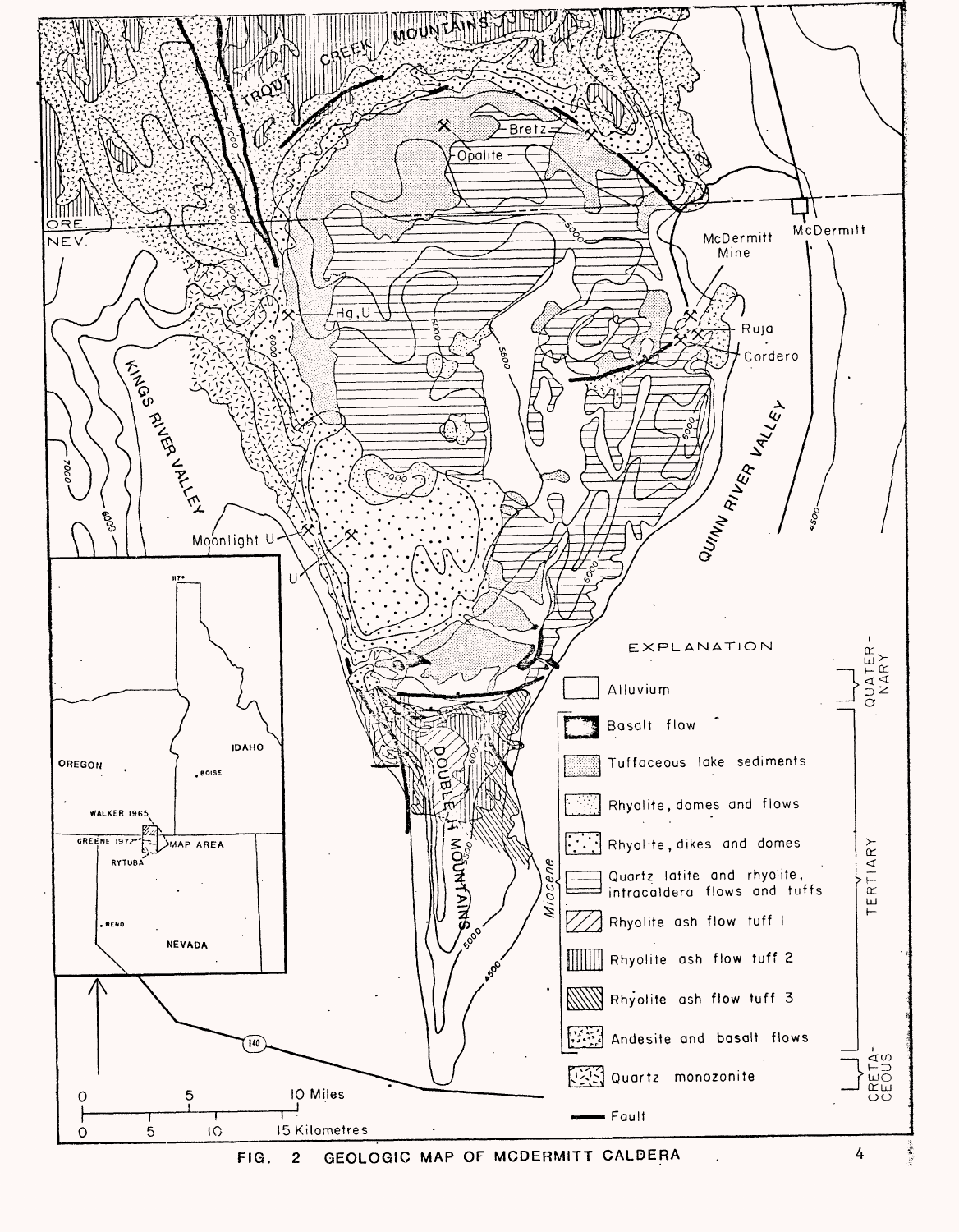

**FIG.3 GRAVITY AND GEOLOGIC MAP OF MCDERMITT CALDERA**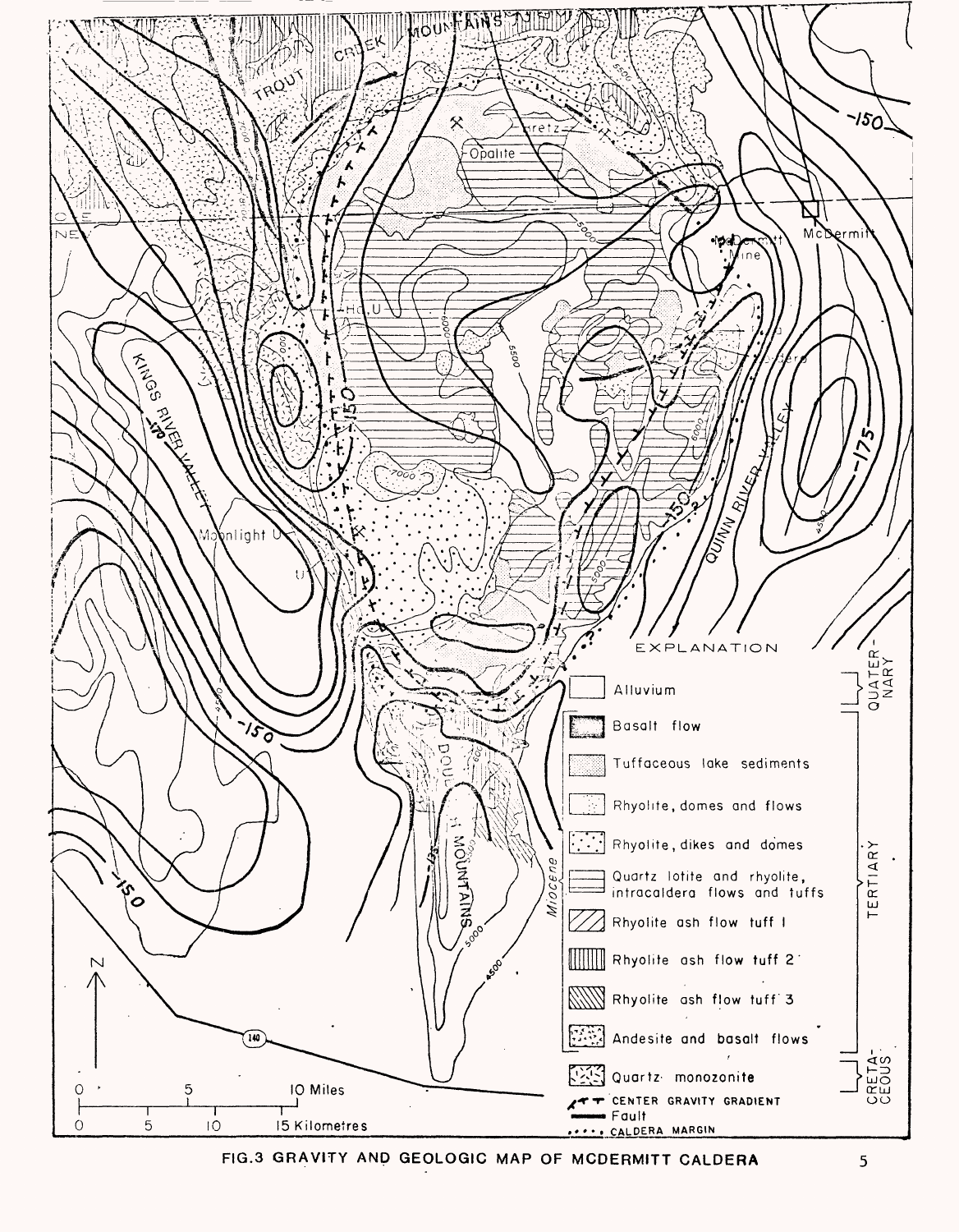#### VOLCANIC HISTORY

The Tertiary volcanic rocks in the McDermitt area consist of early Miocene basalt and andesite flows and late Miocene rhyolite ash-flow tuffs associated with the McDermitt caldera. The volcanic rocks have been described by Yates (1942), Curry (1960), Fisk (1968), Walker (1973), and Greene (1972), and dated by McKee and others (1975) and McKee (1976). Volcanic activity in the McDermitt area began in the early Miocene with the eruption of andesite and basalt flows from fissure vents. The flows rest unconformably on granitic rocks of Cretaceous age and range in age from 24 to 18 m.y. At about 18 m.y., volcanic activity became dominantly felsic and explosive with the eruption of large volume ash-flow.tuffs. Ash-flow tuffs that erupted during the earliest stage of felsic volcanism are exposed within the south and north rims of the caldera (fig. 3) and consist of three cooling units. Eruption of each unit likely caused collapse of the magma-chamber roof and resulted in the formation of the McDermitt caldera. The oldest rhyolite ash-flow tuff (unit 3) is a simple cooling unit with a minimum thickness of 750 feet (230 m). The lower half of the unit is a densely welded tuff, and the upper half is a vapor-phase altered tuff composed of alkali feldspar, cristobalite, and soda amphibole. Undevitrified glass from the basal vitrophyre has a refractive index of 1.495, indicating a silica content of 72 percent. Erosion of unit 3 occurred during a hiatus in volcanic activity and, locally, up to a meter of tuffaceous siltstones were deposited.

Rhyolite ash-flow sheets 1 and 2 were erupted in close succession. Unit 2 is a simple cooling unit having a thickness of  $680$  feet  $(210 \text{ m})$ . The ash-flow tuff has a densely welded base which grades upward into a 50-foot-thick (15-m-thick) vitrophyre having a refractive index of 1.503 and a silica content of 69 percent. The upper part of the unit is vaporphase altered tuff.

Ash-flow tuff 1 is exposed both on the north and south rims of the caldera. The unit has been partially eroded and a minimum thickness of 210 feet (65 m) is present. At its base, the unit consists of a distinctive crystal-rich welded tuff which grades upward into a crystalrich vitrophyre 50 feet (16 m) thick. The upper portion of the unit is a vapor-phase crystallized tuff consisting of alkali feldspar, cristobalite, and soda amphibole. Undevitrified glass from the vitrophyre has a refractive index of 1.493, indicating a silica content of 72 percent.

The three ash-flow tuffs have refractive indices typical of commendites, and chemical analyses of the rocks (Noble and others, 1969) confirm that they are peralkaline. All the tuffs have undergone post-depositional flowage and have well-developed lineation; features typical of peralkaline ash-flow tuffs.

6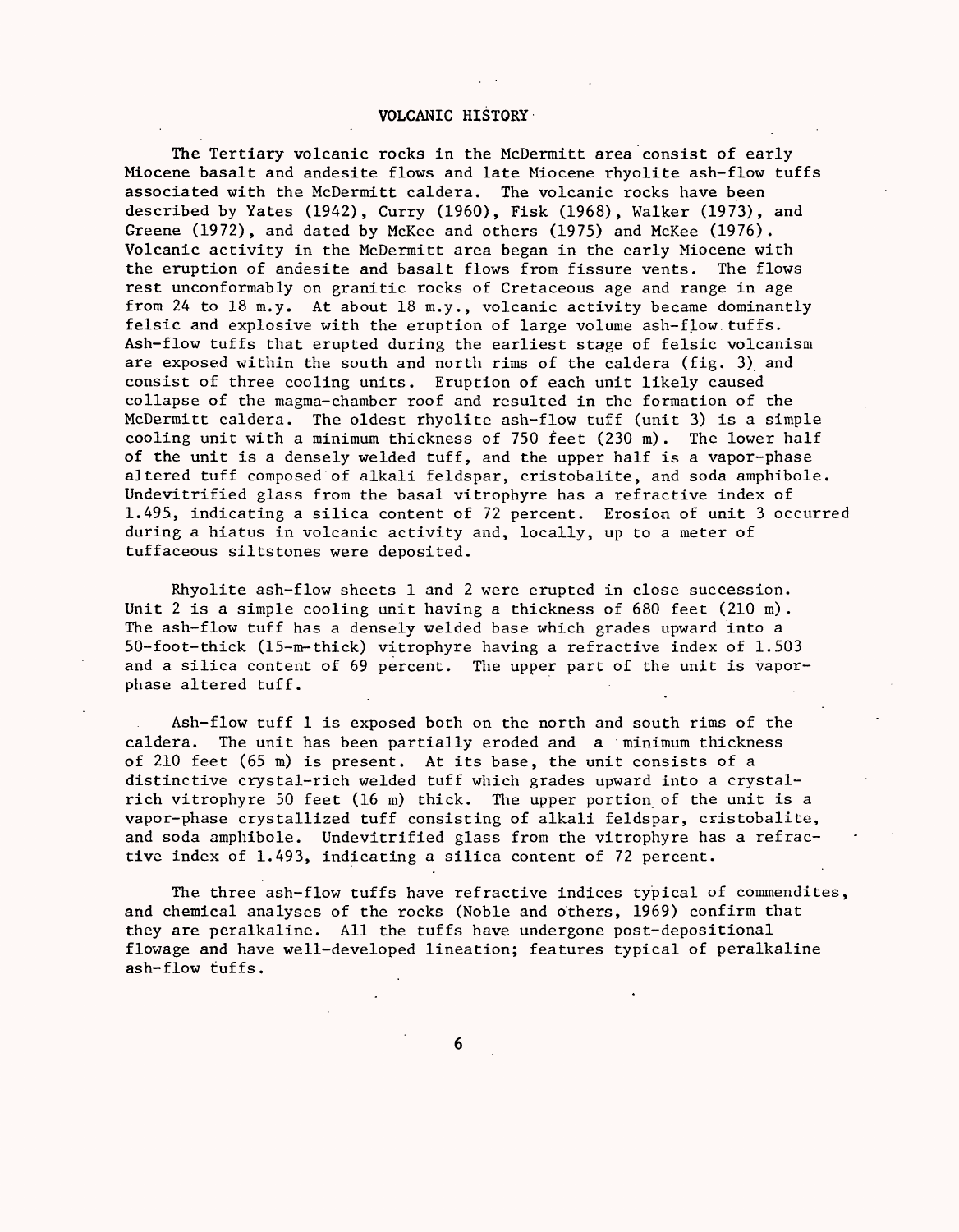After eruption of the ash-flow tuffs and formation of the caldera, resurgence of the central portion occurred so that at present the maximum elevation of the resurgent dome is slightly greater than the caldera rim. Rhyolite domes were emplaced along the western and northern ring fracture zones, and tuffaceous lake sediments and rhyolite flows and tuffs were deposited within the caldera. Near the caldera margins, coarse conglomerate and talus deposits derived from the cladera walls interfinger with the fine-grained lake sediments. The sediments have a Miocene fossil assemblage (Yates, 1942), and an andesite flow interbedded with the sediments has an age of 16.4 m.y. (McKee and others, 1975). The last stage of volcanic activity resulted in the intrusion of rhyolite domes within the central resurgent dome of the caldera.

#### ORE DEPOSITS

Ore deposits withinthe caldera consist of the Bretz, Cordero, McDermitt, Opalite, and Ruja mercury mines and the Moonlight uranium mine (fig. 2). Several unnamed mercury and uranium prospects also occur within the caldera. The recently discovered McDermitt mine is the largest operating mercury mine in North America and has reported reserves of 400,000 flasks of mercury.

The mercury mines are in the northern part of the caldera. The Opalite and Bretz mines are adjacent to the northern ring fracture zone and the Cordero, McDermitt, and Ruja mines are adjacent to a normal fault that may define a smaller collapse structure nested within the larger McDermitt caldera. The Bretz, McDermitt, and Opalite ore bodies occur in lake-bed sediments, whereas those of Cordero and Ruja occur in volcanic rocks. Ore bodies in volcanic rocks occur along faults, and ore"bodies in lake beds are generally conformable to the strata. Cinnabar is the dominant ore mineral at all mines, but at McDermitt corderoite,  $Hg_3S_2Cl_2$ , comprises about a third of the ore (Foord and.others, 1974; Roper, 1976). Native mercury and mercury oxychlorides occur but are uncommon. Marcasite and pyrite are present in ore bodies within volcanic rocks, whereas iron oxides predominate in the lake-bed ore bodies. Silicic and argillic alteration is associated with all ore bodies. Nearly complete silicification of the lake beds and volcanic rocks has locally occurred to form a rock termed "opalite" (Yates, 1942; Bailey and Phoenix, 1944). Opalite is commonly developed along and adjacent to faults, along certain lake-bed strata, and within conglomerate and talus deposits near the caldera margins. It is the host for the mercury ore bodies at Opalite and for some of the ore bodies at Cordero. At the Bretz and McDermitt mines, opalite is present near the-ore bodies, but the ore primarily occurs in the unsilicified, argillically altered sediments.

 $\overline{\phantom{a}}$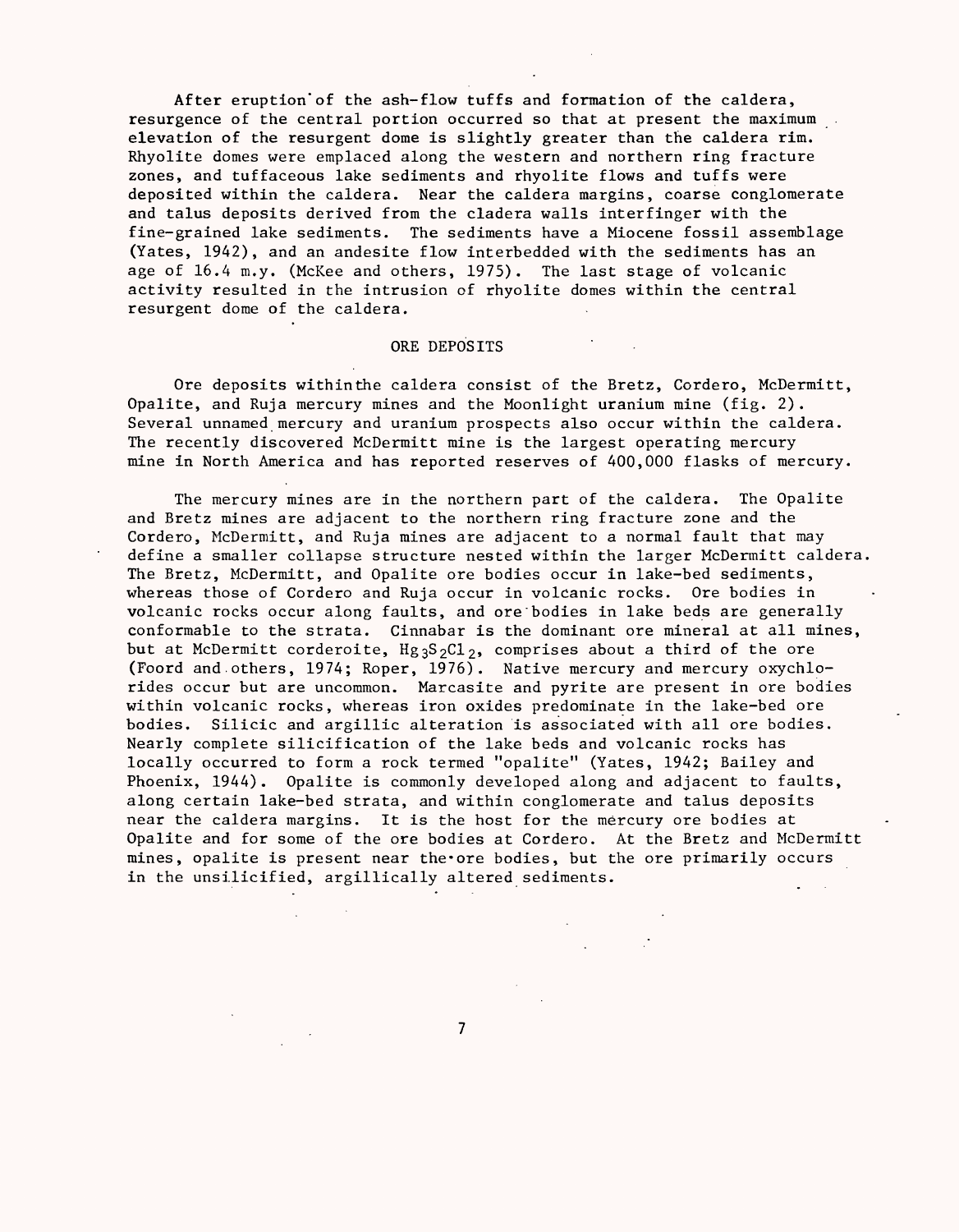The temperature of deposition of the mercury ore bodies occurring in lake-bed sediments has been determined from fluid inclusions in quartz associated with cinnabar. Two-phase fluid inclusions are abundant in fine-grained quartz occurring in veinlets and lining cavities within opalite, Homogenization temperatures indicate a deposition temperature of 195°C+5° at Opalite, 200°C+5° at McDermitt,, and 205°C+5° at Bretz. The inclusions all homogenize over a small temperature interval and indicate that boiling did not occur during deposition of the quartz. A minimum depth of formation of 500 feet (150 m) is necessary to prevent boiling and is compatible with the the probable thickness of the lake beds within the caldera at the time of mineralization.

The Moonlight uranium deposit and several uranium occurrences are in rhyolite domes intruded along the southwestern ring fracture zone of the caldera. The dome in which the Moonlight deposit occurs is faulted on the west by range faults bounding the Quinn River valley, and the uranium ore is localized along a breccia zone that strikes northerly and dips 60° to the east and parallels the flow foliation planes within the dome. The ore minerals are autunite and pitchblende, and the gangue minerals are quartz, fluorite, and pyrite. Fluid inclusions in quartz associated with the pitchblende are two-phase inclusions which homogenize at 340°C+7. A sample of unaltered rhyolite from the dome contains' anomalously high uranium, 0.02 percent Ur (Taylor and Powers, 1955) and indicates along with the high temperature of deposition that the deposit is genetically related to the rhyolite intrusive.